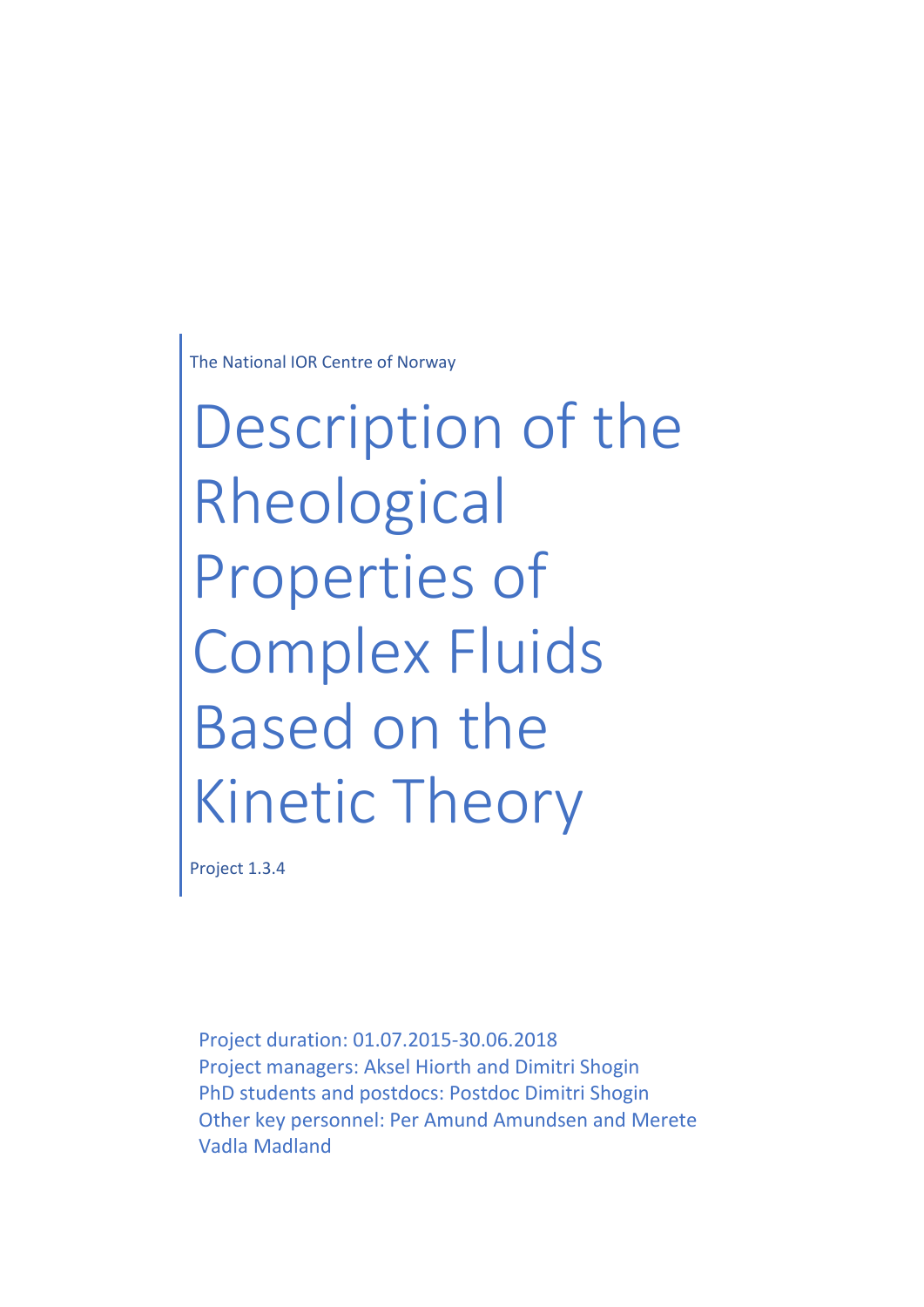## Final Project Report



### [1.3.4 Description of the Rheological Properties of Complex Fluids Based on the Kinetic Theory]

Project number and location (UiS, NORCE, IFE): PR-10373-08 / UiS with part of the work conducted at NORCE laboratory Project duration: 01.07.2015–30.06.2018 Project managers: Prof. Aksel Hiorth and postdoc Dmitry Shogin PhD students and postdocs: postdoc Dmitry Shogin Other key personnel: Prof. Per Amund Amundsen, Prof. Merete Vadla Madland

#### 1. Executive summary

#### Primary objective:

Investigate how microscopic physics-based differential tensor models of polymeric liquids can be applied to describe, explain, and predict non-Newtonian phenomena in complex flows relevant for improved oil recovery applications and prepare a background for creating a lattice Boltzmann numerical solver capable of tackling the constitutive equations of such fluid models.

#### Secondary objectives:

**(A)** Based on advanced thermodynamics, develop an extended fluid model for polyelectrolyte solutions from first principles to understand and predict the impact of solvent salinity on non-Newtonian flows of salt-sensitive polymer solutions.

**(B)** Use the realistic equations of non-Newtonian fluid dynamics to obtain analytical expressions for the material functions of different polymer fluid models and analytical solutions for simple flows of fluids described by such models.

**(C)** Compare theoretical predictions of physically realistic polymer fluid models with rheological measurements and calibrate the models to experimental data.

Polymeric liquids—liquids consisting of long molecules or containing them—are of essential importance to modern technology. Their area of application includes production of plastics and gels, cosmetics, food industry, biological physics, and improved oil recovery (IOR) procedures.

Physically realistic modelling of polymeric flows is not possible without understanding the underlying microscopic mechanisms. It is especially important for IOR applications, where complex flows of polymer solutions through porous media are involved. Incorporation of realistic polymer models into a reservoir simulation tool will help to choose the right polymer for injection by predicting the result of this operation. Correct predictions shall reduce the cost of operation and lower the negative impact on the environment.

Polymeric liquids do not obey the laws of classical, or Newtonian, fluid dynamics. The qualitative difference between Newtonian and non-Newtonian fluid behaviour is drastic: non-Newtonian fluids can become locally anisotropic when they flow. These properties of polymeric liquids are encoded in the stress tensor, which is coupled to the flow pattern in a non-trivial way. This coupling is described by the tensor constitutive equations, derived from molecular transport theory.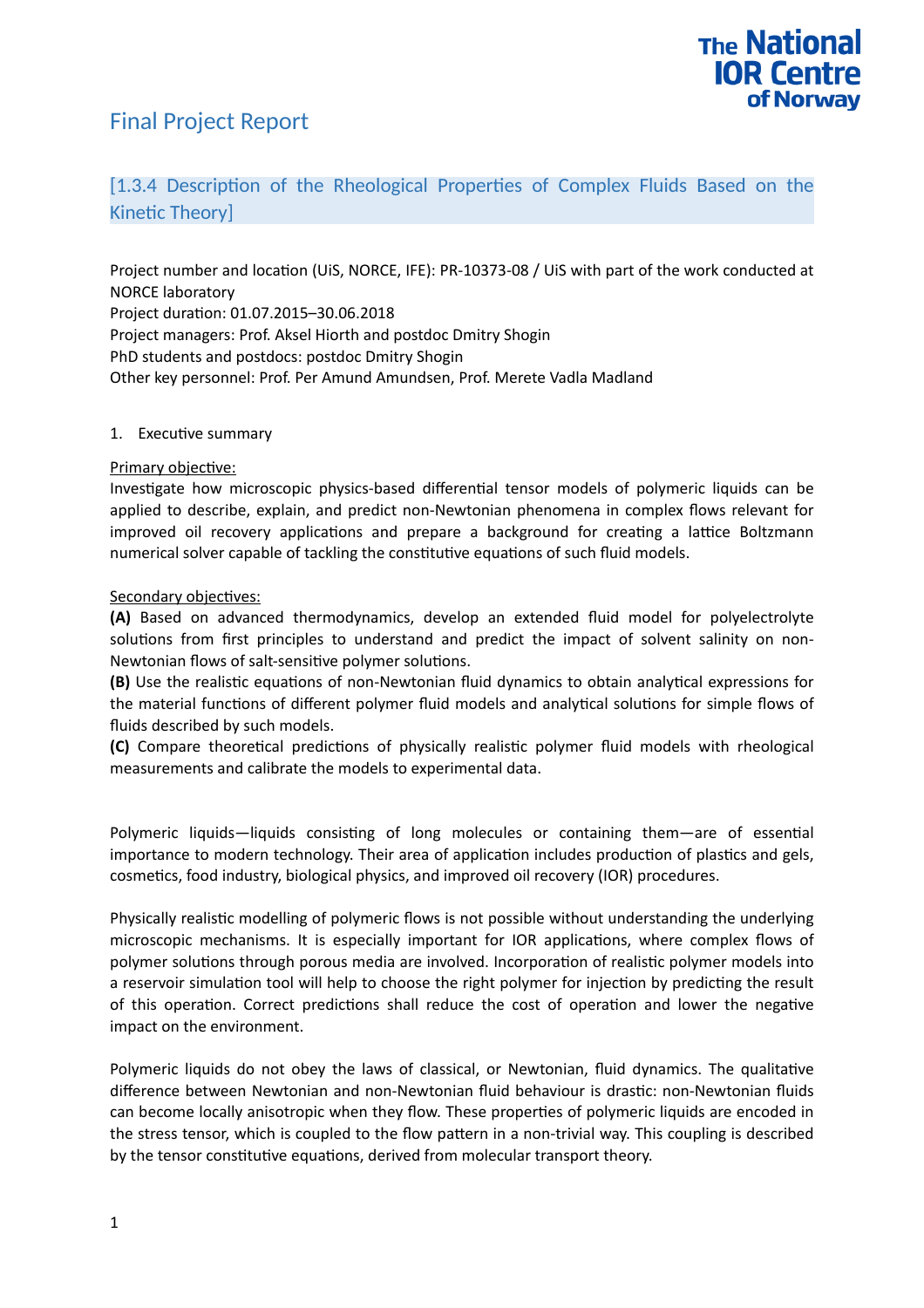# **The National IOR Centre** of Norway

For over 70 years, the tensor nature of the constitutive equations has mostly been overlooked in applications. In practice, one often relies upon ad hoc non-Newtonian fluid descriptions, e. g. the power-law and the Carreau-Yasuda fluid models. These "generalized Newtonian" fluid models describe the non-Newtonian character of polymeric fluids by a local viscosity that is a function of the velocity gradient. Such simple models are restricted to steady-state shear flows and, therefore, are not capable of describing the flow phenomena in complex geometries (like porous media) and in time-dependent flows. This makes predictions based on such models unreliable. Moreover, realistic non-Newtonian fluid models, respecting the anisotropic properties of polymeric liquids, are presently not implemented even in high-end computational program packages like COMSOL Multiphysics.

This project aims at investigation, utilization, calibration, and further development of nonlinear differential non-Newtonian fluid models having basis in non-equilibrium thermodynamics, in particular, the FENE-P dumbbell and bead-spring-chain models for dilute polymer solutions and the Phan-Thien–Tanner (PTT) models for concentrated polymer solutions and polymer melts. In these models, the fluid description is first obtained at molecular scales, and then extended by means of statistical physics to hydrodynamical scales: The constitutive equations for the stress tensor are formulated. Thus, the material functions of the fluid, such as the non-Newtonian viscosity, are not prescribed a priori, but obtained from the constitutive equations. The equations of fluid motion, together with the constitutive equations, can in principle be solved for any flow geometry, provided that the hydrodynamic description of the fluid applies. The effective flow parameters, such as apparent viscosity and apparent shear rate, can then be determined from these solutions.

#### 2. Introduction and background

Polymer solutions contain macromolecules and therefore possess very specific properties. Unlike oil or water, obeying the laws of classical, or Newtonian, fluid dynamics, macromolecular fluids do not obey these laws: They are non-Newtonian. To predict the motion of any fluid, one needs to solve the equations of fluid dynamics, known as the (generalized) Navier-Stokes equations. One of the key physical quantities included in these equations is the stress tensor that describes how forces are distributed inside the fluid.

 For Newtonian fluids, the stress tensor is of simple form and can be calculated provided the the viscosity of the fluid is known. For non-Newtonian fluids, it is more difficult to evaluate the stress tensor. It can be found from a so-called constitutive equation, which in turn must be derived by means of non-equilibrium thermodynamics.

The attempts to model polymeric flows without using the stress tensor are based on correlations for non-Newtonian fluid properties obtained from laboratory experiments. However, these correlations are only valid at conditions at which they are measured. In contrast, the conditions in the reservoir are highly varied, which implies large ranges of pressures, temperatures, salt concentrations, and pore geometries. This makes correlation-based polymeric flow modelling unreliable.

Solving the equations of fluid dynamics together with a tensor constitutive equation using a modern computational program package, like COMSOL Multiphysics, could be another viable option. However, such programs currently support modelling non-Newtonian flows only by using so-called "generalized Newtonian" constitutive equations (which means that local viscosity is an apriori known function of the velocity gradient tensor). Such non-Newtonian fluid models are only applicable to steady flows in very simple geometries (known as simple shearing flows). In the reservoir, the polymeric liquid flows through a porous rock, which is an example of rather complex geometry, and the flow is typically time-dependent. Hence, the currently available commercial packages cannot be effectively used in modelling polymer IOR procedures.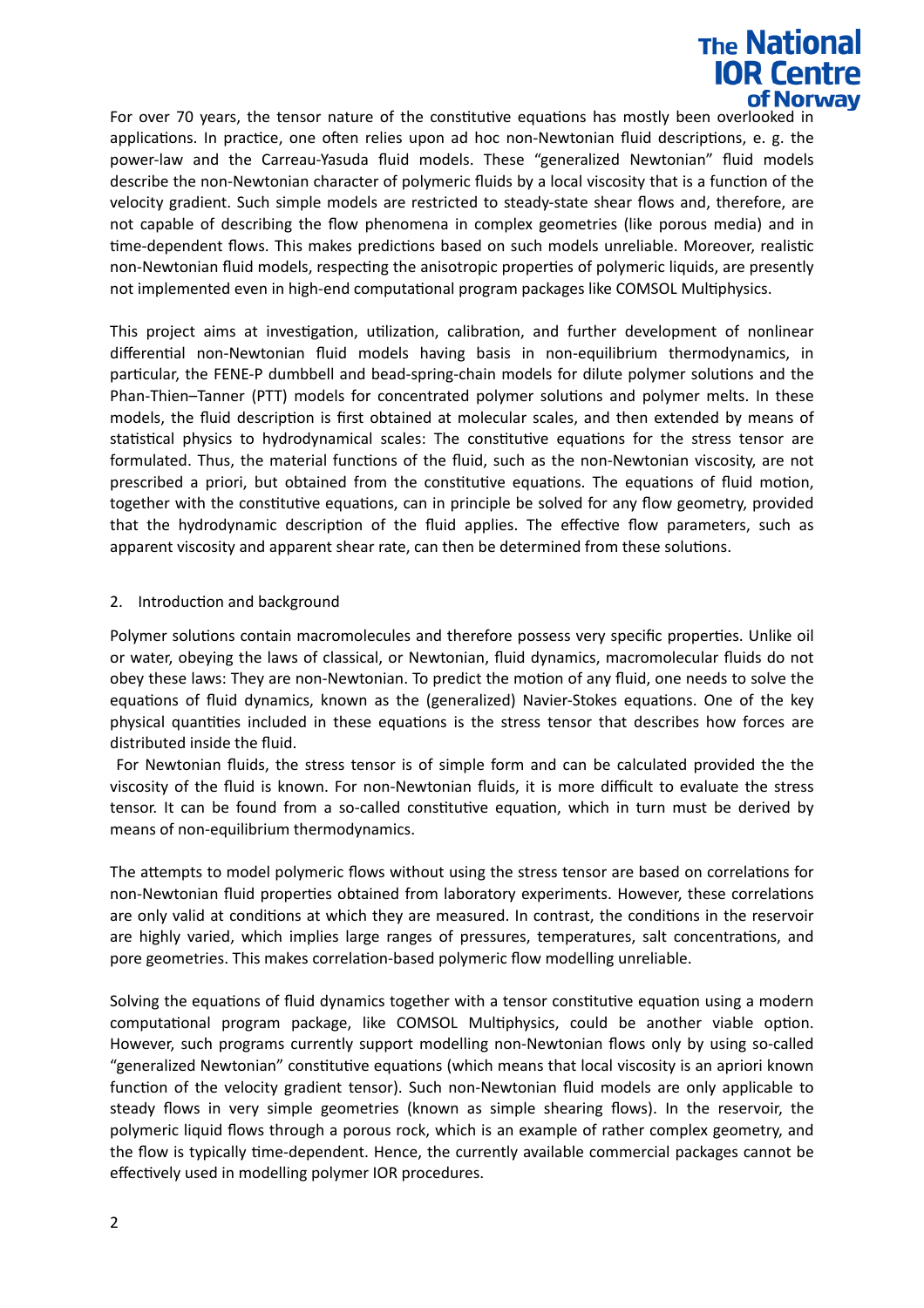

Thus, realistic modelling of polymeric flows must involve understanding the nature of macromolecular fluids, derivation of the constitutive equations based on microscopic physics, and solving these equations together with the equations of fluid motion. Development of such methods will drastically increase the predictive power of engineering calculations, allowing to spare time and resources spent in the laboratory, together with increasing the efficiency of IOR procedures.

The focus of this project is implementation and extension of the advanced non-Newtonian fluid models having basis in non-equilibrium thermodynamics. These models lead to nonlinear differential constitutive equations for the stress tensor of the fluid. Examples of such non-Newtonian fluid models are the FENE-P dumbbell/bead-spring-chain models for dilute polymer solutions and the Phan-Thien–Tanner models for concentrated solutions and polymer melts.

Although the behaviour of non-Newtonian fluids is very specific and strongly depends on the kind of flow, the constitutive equations contain a limited number of constant parameters. These parameters can be determined by relatively simple rheological experiments. Then, solving the equations of fluid motion together with the constitutive equations will predict the dynamics of the fluid in any kind of flow. The effective flow parameters of practical interest (such as apparent viscosity and apparent shear rate), can be determined from such solutions.

Flows of polymeric liquids described by differential tensor fluid models have been simulated numerically with some success. However, the progress in this direction has been slow. This project, inter alia, aims at preparing a background for creating a lattice Boltzmann numerical solver capable of tackling the constitutive equations of such fluid models.

3. Results (sorted according to Secondary objectives)

**(A-I)** A new differential non-Newtonian fluid model describing dilute solutions of salt-sensitive polymers (polyelectrolytes)—Charged FENE-P (C-FENE-P) dumbbell model—has been constructed, and its rheological properties in simple flows (steady shear flow, steady uniaxial and biaxial extension, small-amplitude oscillatory shear, and start-up and cessation of steady shear flow) have been investigated [5].

**(A-II)** The rigid dumbbell (RDB) model, which might be useful for rheological characterization of dilute solutions of stiff biopolymers, has been recovered as the limiting case of the C-FENE-P dumbbell model.

**(B-I)** Exact analytical description of simple shear flows of polymer solutions through pipes, slits, grids, and capillary bundles have been obtained using the framework of the FENE-P dumbbell non-Newtonian fluid model [1, 2, D4–D6].

**(B-II)** Exact analytical solutions for different kinds of rotational and helical flows of FENE-P dumbbells, linear and exponential Phan-Thien–Tanner fluids have been obtained. In particular, descriptions of the Weissenberg effect (rod climbing) has been obtained for these fluid models.

**(C-I)** Non-Newtonian viscosity of solutions of EOR polymers (including partially hydrolyzed polyacrylamides, Xanthan gum, and hydroxyethylcellulose) has been investigated experimentally at different concentrations and compared to predictions of tensor non-Newtonian fluid models. [4, D7]

**(C-II)** The relation between the Non-Newtonian viscosity and the first normal stress coefficient of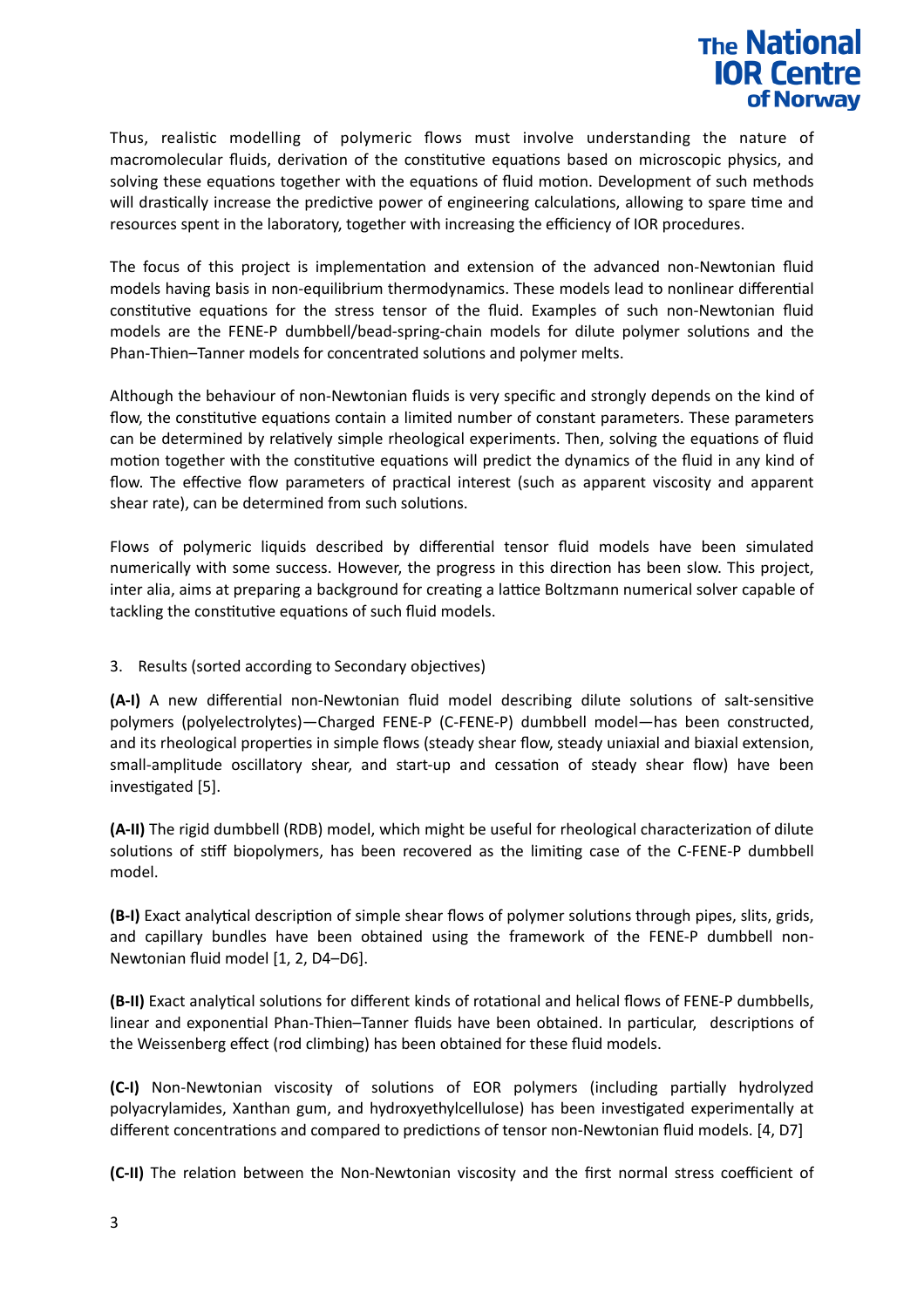

different EOR polymers has been studied experimentally and tested against the predictions of the physical polymer fluid models. For some polymers, useful correlations were established. [3, D7]

**(C-III)** The practical limits of applicability of the FENE-P dumbbell and exponential Phan-Thien–Tanner non-Newtonian fluid models to describe the non-Newtonian viscosity of IOR polymers were established. [4, D7]

**(C-IV)** It was established experimentally which polymer solutions can be considered dilute in terms of linearity of non-Newtonian viscosity in concentration. [4, D7]

**(C-V)** It was shown that the impact of molecular weight on the non-Newtonian viscosity of polymers is (at the very least, qualitatively correctly) described by the FENE-P bead-spring-chain polymer model. It was demonstrated that the impact of concentration in the dilute region is accurately described by the kinetic theory-based polymer fluid models. [4]

**(C-VI)** The impact of salinity on the non-Newtonian viscosity of salt-sensitive EOR polymers has been investigated experimentally. The results were shown to be in qualitative agreement with the new C-FENE-P dumbbell polymer model [6].

**(C-VII)** Based on the experimental results obtained at NORCE, a procedure allowing to relate the effective charge parameter of the C-FENE-P dumbbell model to the actual salt concentration in the solution has been proposed.

#### 4. Conclusion

Physics-based models of polymeric liquids (the FENE-P dumbbell model and its modifications and the Phan-Thien–Tanner models) predict a wide range of non-Newtonian flow phenomena and thus are shown to be a promising tool for rheological characterization of EOR polymer solutions and modelling complex and time-dependent polymer flows [3–6, D1, D2, D7]. Still, because of mathematical complexity of the underlying equations, practical implementation of these models in numerical solver codes is a challenge to be resolved in the future work.

From 01.07.2018, the project proceeds to Phase II, funded by VISTA (VISTA project 6370).

#### 5. Future work/plans

(a) Finalize and publish the paper on the C-FENE-P dumbbell model and its rheological properties.

(b) Investigate experimentally the transient rheological behavior of EOR polymer solutions (smallamplitude oscillatory shearing, start-up and cessation of steady shear flows) and find out how it is influenced by the salinity of the solvent.

(c) Check the opportunity to model mechanical degradation of polymer solutions using a physical polymer fluid model that directly accounts for the length of the polymeric chains (e.g., the FENE-P bead-spring-chain model)

(d) Obtain exact analytical descriptions of rheological properties of Phan-Thien–Tanner fluid models in simple transient flows of rheological interest.

(e) Co-supervise (within UiS/NORCE collaboration) a PhD project aiming at developing a numerical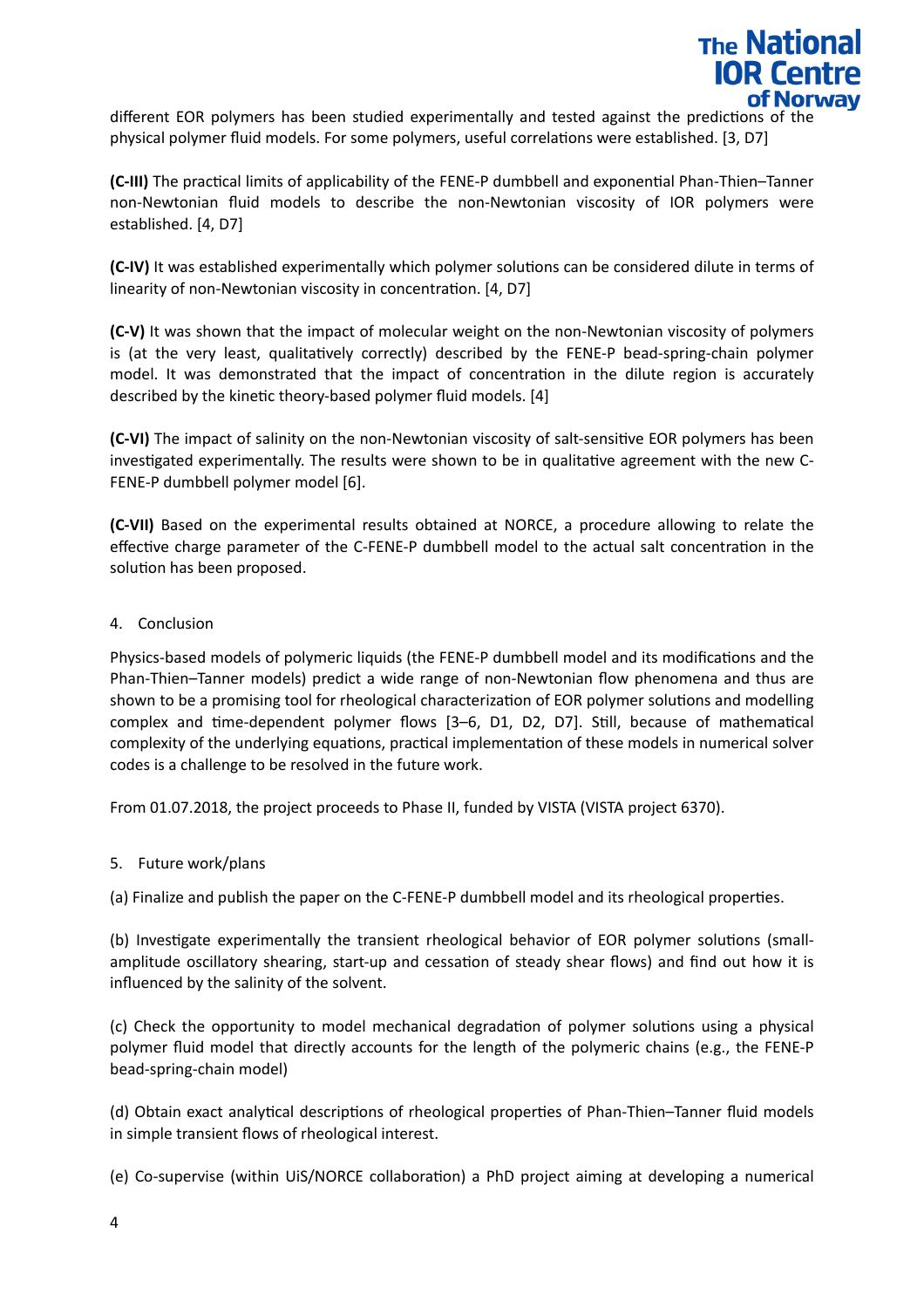

solver code capable of solving the physically realistic equations of non-Newtonian fluid dynamics for complex and time-dependent flows using the lattice Boltzmann method. Use these results to construct effective engineering theories for flows through porous media and study how oil distribution in the pores is changed when two phases, oil and polymer, are present.

6. Dissemination of results (in chronological order)

[D1] D. Shogin, *The kinetic theory approach to the rheology of polymer solutions,* oral presentation. Lunch & Learn Seminar, University of Stavanger, Norway (2016)

[D2] D. Shogin, *Explaining and modelling the rheology of polymeric fluids with the kinetic theory,* oral presentation. IOR Norway 2016 Conference Workshop, Stavanger, Norway (2016)

[D3] D. Shogin, *Explaining and modelling the rheology of polymeric fluids with the kinetic theory, oral* presentation. Visit from DTU Danmark, University of Stavanger, Norway (2016)

[D4] D. Shogin, *The FENE-P model of polymeric liquids: Analytical solutions for Poiseuille flow and flow in a capillary bundle,* oral presentation. Lunch & Learn Seminar, University of Stavanger, Norway (2017)

[D5] D. Shogin, P. A. Amundsen, A. Hiorth, and M. V. Madland, *Rheology of polymeric flows in circular pipes, slits, and capillary bundles: Analytical solutions from kinetic theory,* poster presentation. 19th European Symposium on Improved Oil Recovery / IOR Norway 2017, University of Stavanger, Norway (2017)

[D6] D. Shogin, P. A. Amundsen, A. Hiorth, and M. V. Madland, *Modelling the rheology of two-phase polymer flow,* poster presentation. 19th European Symposium on Improved Oil Recovery / IOR Norway 2017, University of Stavanger, Norway (2017)

[D7] D. Shogin, A. Lozhkina and M. Lutskina, *Describing IOR polymer solutions with differential tensor non-Newtonian fluid models,* poster presentation. IOR Norway 2018, Stavanger, Norway (2018)

7. References (in chronological order)

[1] D. Shogin, P. A. Amundsen, A. Hiorth and M. V. Madland, *Rheology of polymeric flows in circular pipes, slits, and capillary bundles: analytical solutions from kinetic theory*, proceedings of 19th European Symposium on Improved Oil Recovery / IOR Norway 2017 (2017)

[2] D. Shogin, P. A. Amundsen, A. Hiorth and M. V. Madland, *Modelling the rheology of two-phase polymer flow*, proceedings of 19th European Symposium on Improved Oil Recovery / IOR Norway 2017 (2017)

[3] A. Lozhkina, *Understanding shear flow material functions of IOR polymers.* MS Thesis, University of Stavanger, Supervisor D. Shogin (2018)

[4] M. Lutskina, *Describing viscosity of IOR polymer solutions with differential non-Newtonian fluid models.* MS Thesis, University of Stavanger, Supervisor D. Shogin (2018)

[5] C. Orioma, *Charged FENE-P non-Newtonian fluid model.* MS Thesis, University of Stavanger, Supervisor D. Shogin (2018)